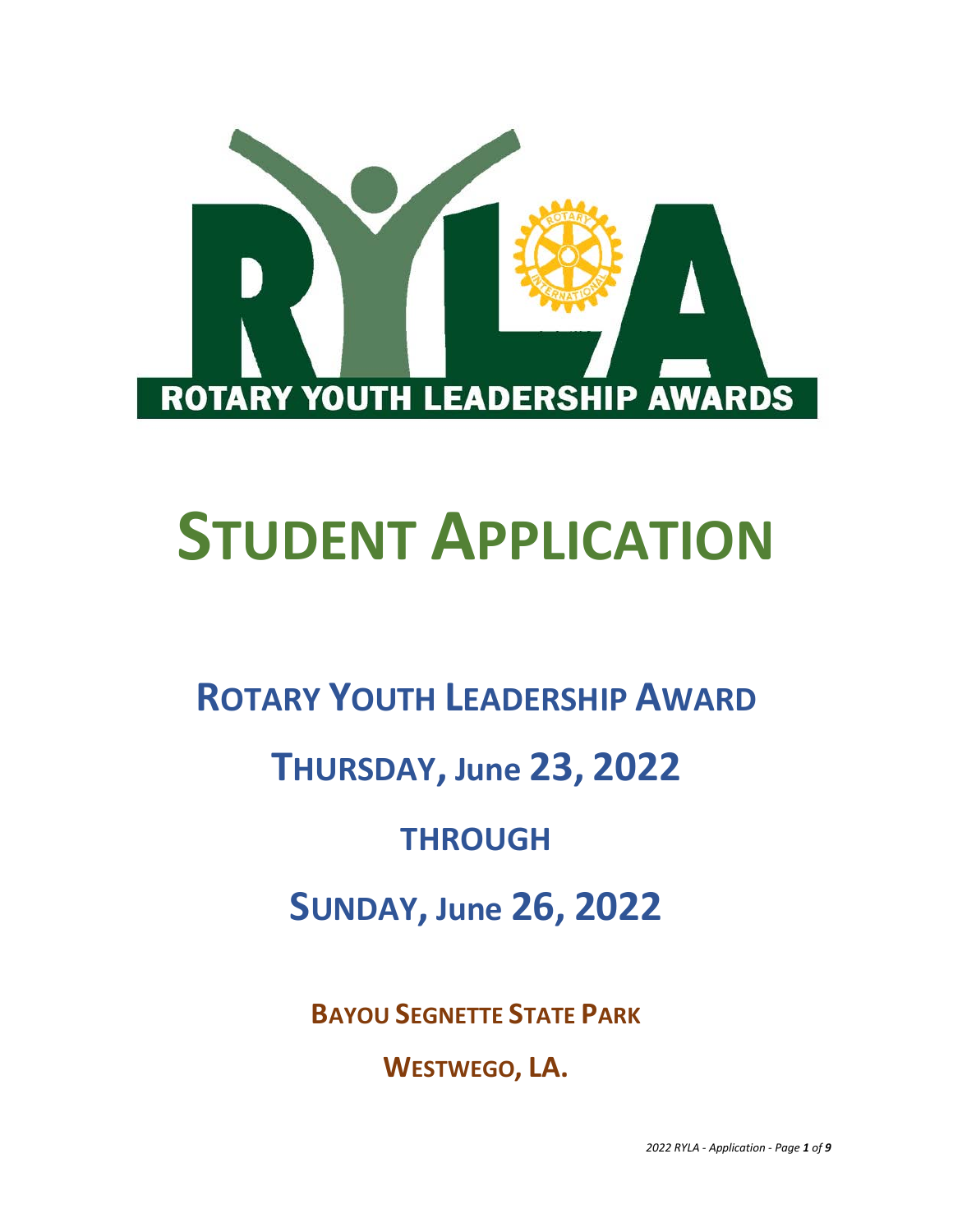# **Applicant Instructions**(Keep a copy of this application for your records)

Answer all questions fully, using additional sheets if necessary. Write your name on any additional sheets and indicate the question(s) to which the additional information refers.

The deadline for submitting your application to attend 2021 RYLA is May 15, 2022. You will receive confirmation of your acceptance within two weeks of submitting your application.

Please send your applications to: Rotary District 6200 – scan and email to [rotary6200@lusfiber.net.](mailto:rotary6200@lusfiber.net)

# **Sponsoring Rotary Club**: **Applicant Information Full Name: Preferred Name (for Name Tag):** Mailing Address: City: State: Zip Code: E-mail address: Home Phone: Cell Phone: Date of Birth: Age: T-Shirt Size: Name of High School Attended: Current 2019-20 Grade Level: GPA: **Parent or Guardian Contact Information** Name: Home Phone: The Cell Phone: The Cell Phone: The Cell Phone: The Cell Phone: The Cell Phone: The Cell Phone: The Cell Phone: The Cell Phone: The Cell Phone: The Cell Phone: The Cell Phone: The Cell Phone: The Cell Phone: Th E-mail address: Name: Home Phone: Cell Phone: E-mail address: Universe and Separation Community of the Community of the Community of the Community of the Community of the Community of the Community of the Community of the Community of the Community of the Community of **In case of an emergency, contact:** Relationship: Relationship: Relationship: Relationship: Relationship: Relationship: Relationship: Relationship: Relationship: Relationship: Relationship: Relationship: Relationship: Rela Home Phone: Work Phone: Cell Phone:

*2022 RYLA - Application - Page 2 of 9*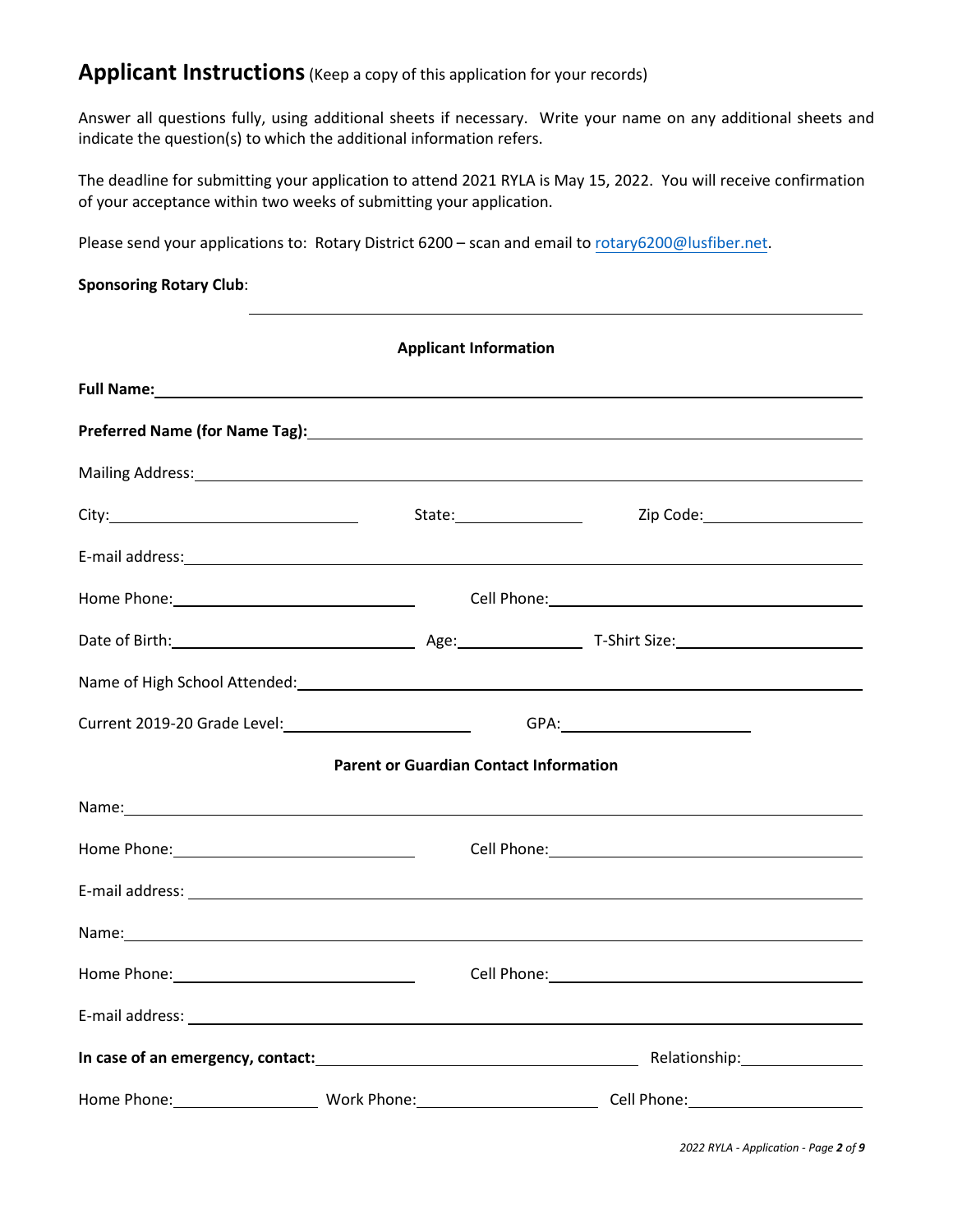Answer all questions fully, using additional sheets if necessary. Write your name on any additional sheets and clearly indicate the question(s) to which the additional information refers.

**ACADEMIC ACCOMPLISHMENTS:** (Honor Roll, Awards, Accelerated/Special Classes, etc.)

**OTHER SCHOOL ACTIVITIES AND RECOGNITIONS:** (Positions held, and responsibilities undertaken, etc.)

**SPORTS PARTICIPATION:** (Number of years, levels of competition, and honors, etc.)

**OUTSIDE SCHOOL INTERESTS, SERVICE ACTIVITIES, HOBBIES, AND RECREATION:**

**WORK EXPERIENCE:** (Summers and After-School)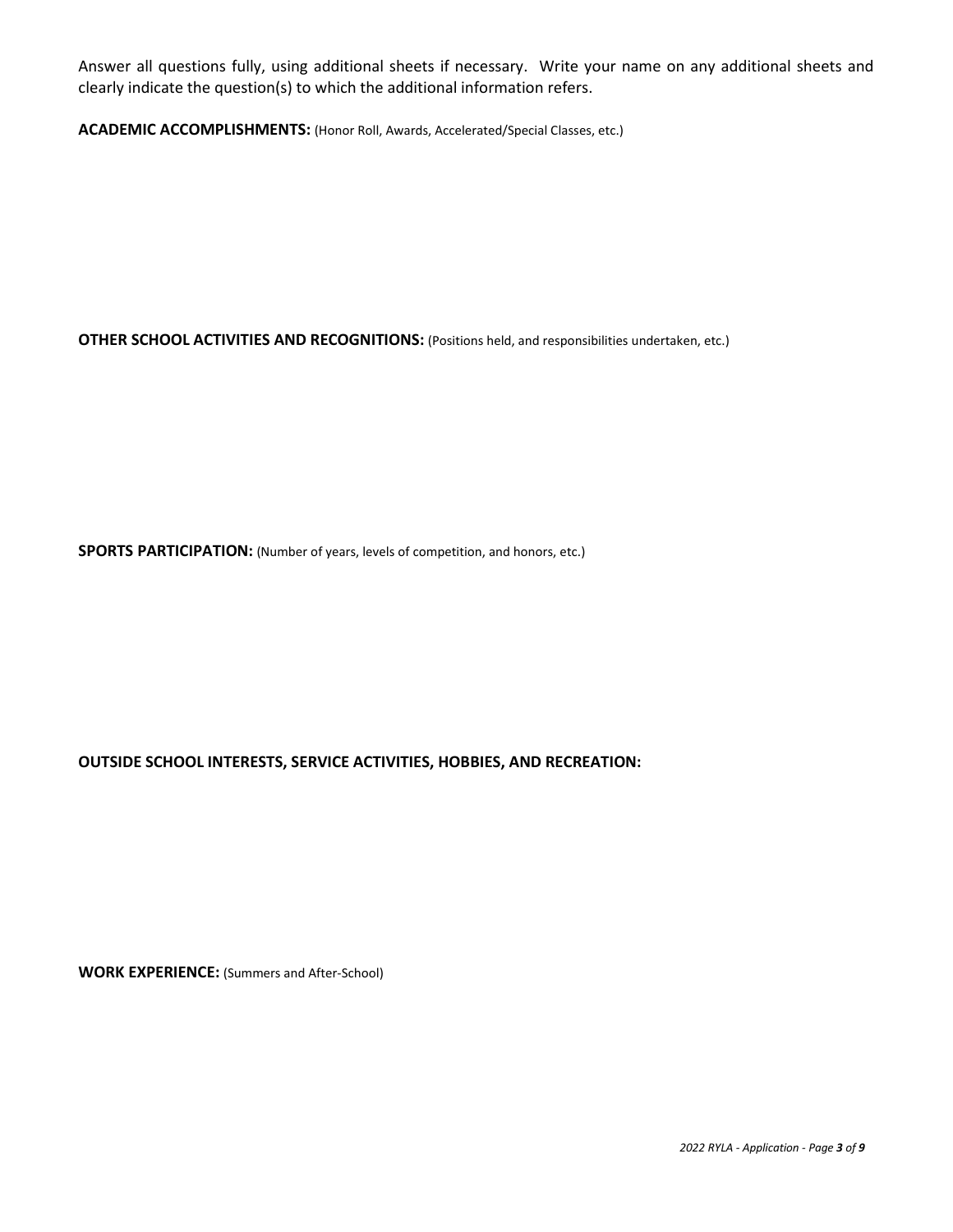**WRITE A SHORT ESSAY ON WHY YOU THINK THE ROTARY YOUTH LEADERSHIP AWARD WILL BE A GOOD EXPERIENCE FOR YOU:** 

### *APPLICATIONS MUST BE SIGNED AND A CURRENT PHOTO OF APPLICANT ATTACHED.*

#### **APPLICANT:**

| NAME: |  |  |  |
|-------|--|--|--|
|       |  |  |  |

*(please print)*

SIGNUATURE: DATE:

# **PARENT/LEGAL GUARDIAN**

| I give permission for | to attend RYLA 2022 at Bayou Segnette State Park, |
|-----------------------|---------------------------------------------------|
| Westwego, LA.         |                                                   |

NAME:

*(please print)*

SIGNUATURE: DATE:

*2022 RYLA - Application - Page 4 of 9*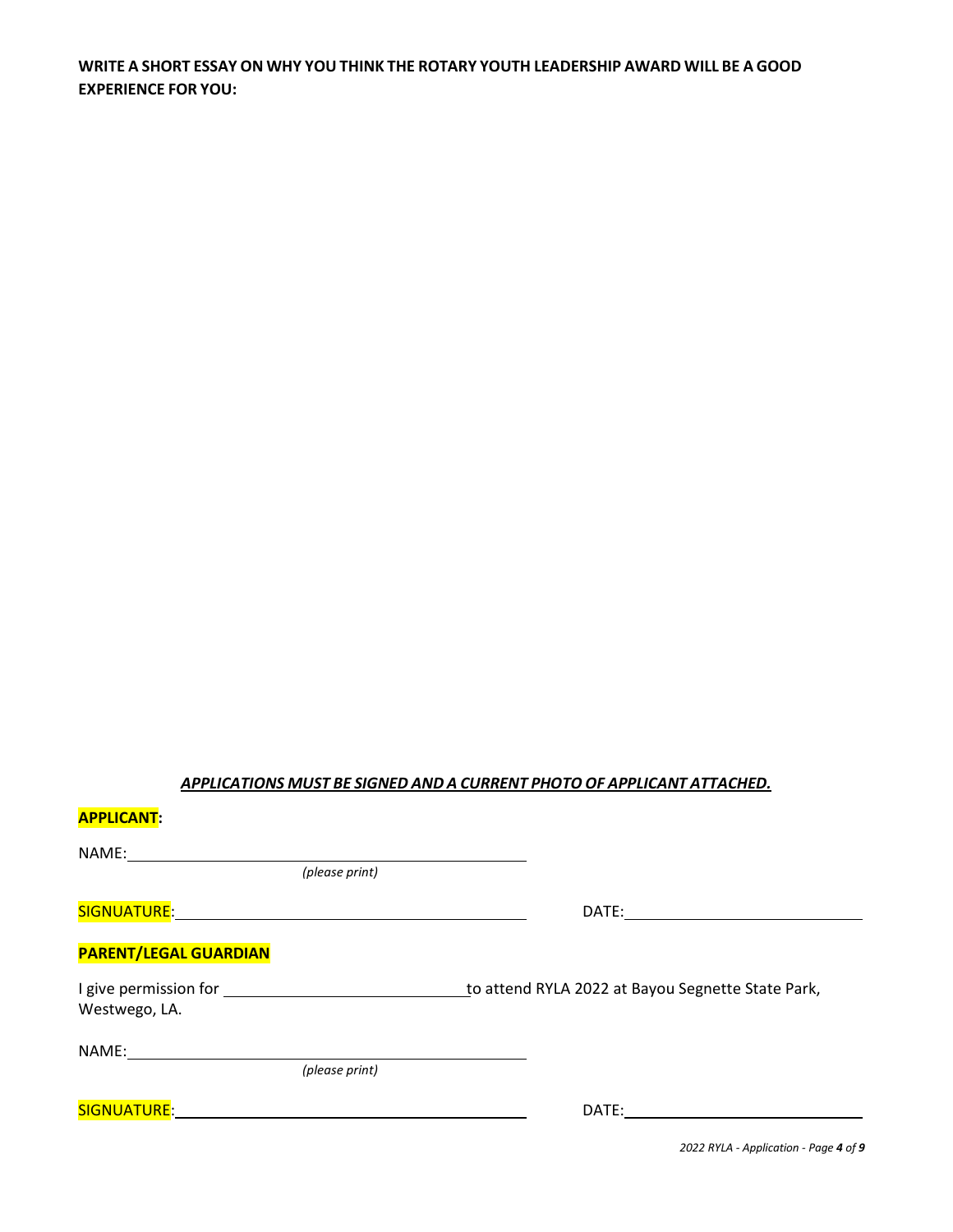### **MEDICAL INFORMATLION & HISTORY**

*To be completed by the student applicant and parent/guardian. Please print. This information is confidential and is only for your safety and emergencies.*

|                                                                       |                                                      | Mailing Address: 1988 Mailing Address: 1988 Mailing Address: 1988 Mailing Address: 1988 Mailing Address: 1988                                                                                                                  |
|-----------------------------------------------------------------------|------------------------------------------------------|--------------------------------------------------------------------------------------------------------------------------------------------------------------------------------------------------------------------------------|
|                                                                       |                                                      | Zip Code: _______________________                                                                                                                                                                                              |
|                                                                       |                                                      |                                                                                                                                                                                                                                |
|                                                                       |                                                      |                                                                                                                                                                                                                                |
|                                                                       |                                                      |                                                                                                                                                                                                                                |
|                                                                       |                                                      |                                                                                                                                                                                                                                |
|                                                                       |                                                      |                                                                                                                                                                                                                                |
|                                                                       | <b>Physician &amp; Medical Insurance Information</b> |                                                                                                                                                                                                                                |
|                                                                       |                                                      |                                                                                                                                                                                                                                |
|                                                                       |                                                      |                                                                                                                                                                                                                                |
|                                                                       |                                                      |                                                                                                                                                                                                                                |
|                                                                       |                                                      | Name of Medical Insurance Company: Name of the Company of the Company of the Company of the Company of the Company of the Company of the Company of the Company of the Company of the Company of the Company of the Company of |
|                                                                       |                                                      |                                                                                                                                                                                                                                |
|                                                                       | <b>Medical History</b>                               |                                                                                                                                                                                                                                |
| Do you have any allergies (bees, drugs, foods, etc.)?                 |                                                      |                                                                                                                                                                                                                                |
|                                                                       |                                                      |                                                                                                                                                                                                                                |
|                                                                       |                                                      |                                                                                                                                                                                                                                |
| Are you taking any medications?                                       |                                                      |                                                                                                                                                                                                                                |
|                                                                       |                                                      |                                                                                                                                                                                                                                |
|                                                                       |                                                      |                                                                                                                                                                                                                                |
| Do you have any chronic illnesses (diabetes, epilepsy, asthma, etc.)? |                                                      |                                                                                                                                                                                                                                |
|                                                                       |                                                      |                                                                                                                                                                                                                                |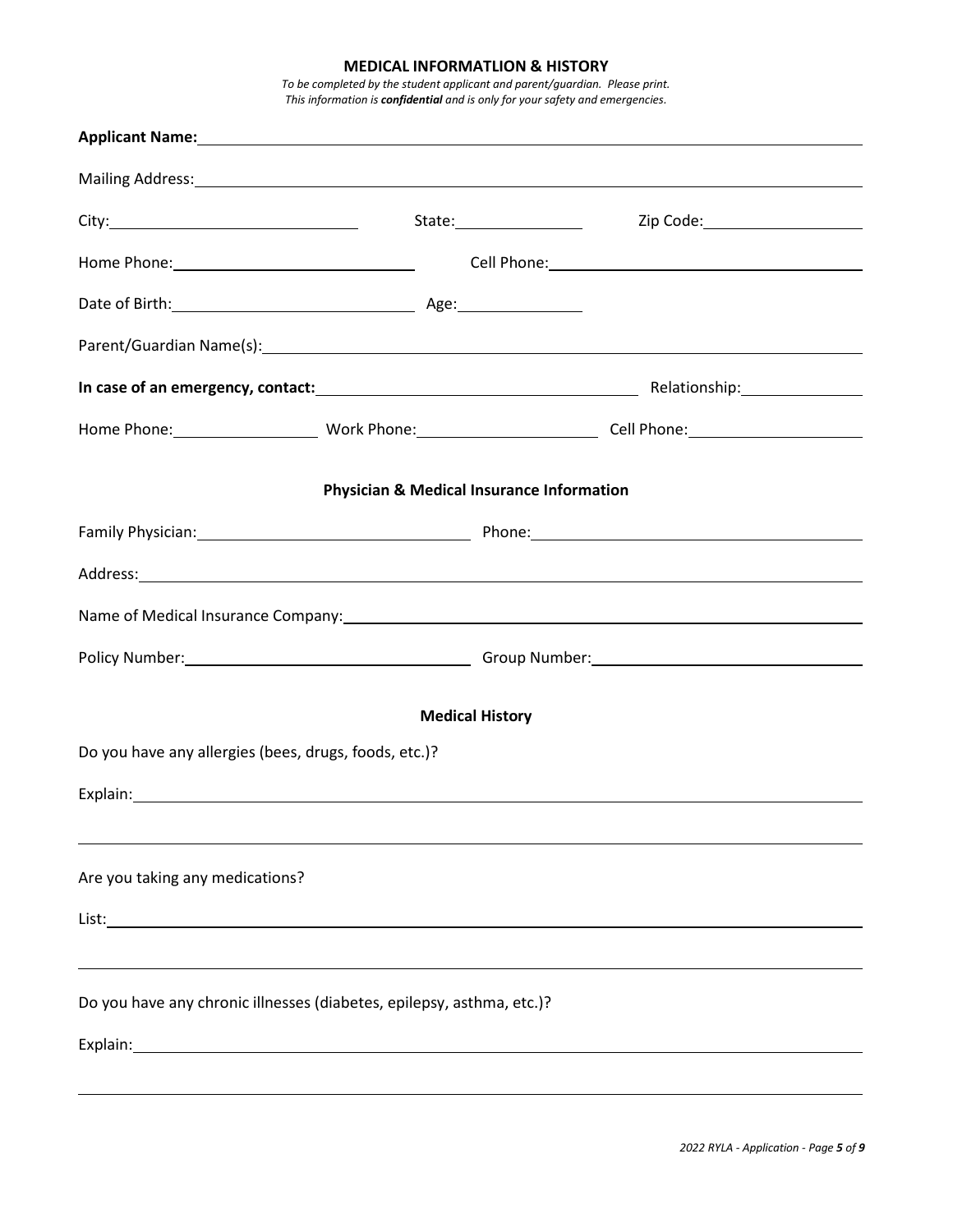Do you have any physical disabilities or conditions that might prevent you from participating in any physical activities?

| Special Dietary needs?                                                              |                                                                                                                                                                                                                                |
|-------------------------------------------------------------------------------------|--------------------------------------------------------------------------------------------------------------------------------------------------------------------------------------------------------------------------------|
| Explain: explain:                                                                   |                                                                                                                                                                                                                                |
| Are you currently under the care of a physician?                                    |                                                                                                                                                                                                                                |
| Explain: Explain:                                                                   |                                                                                                                                                                                                                                |
| Do you have any other medical conditions that the camp director should be aware of? |                                                                                                                                                                                                                                |
|                                                                                     |                                                                                                                                                                                                                                |
| I acknowledge that the above is true and correct.                                   |                                                                                                                                                                                                                                |
| <b>APPLICANT:</b>                                                                   |                                                                                                                                                                                                                                |
| (please print)                                                                      |                                                                                                                                                                                                                                |
|                                                                                     |                                                                                                                                                                                                                                |
| <b>PARENT/LEGAL GUARDIAN</b>                                                        |                                                                                                                                                                                                                                |
| (please print)                                                                      |                                                                                                                                                                                                                                |
| SIGNUATURE: www.alian.com/windows/windows/windows/                                  | DATE: the contract of the contract of the contract of the contract of the contract of the contract of the contract of the contract of the contract of the contract of the contract of the contract of the contract of the cont |

**Important Notice:** If there are any health changes after submission of the health statement or if there is any exposure to any communicable disease(s) during the three (3) weeks prior to attendance at RYLA, the RYLA Administration must be notified prior to attending RYLA.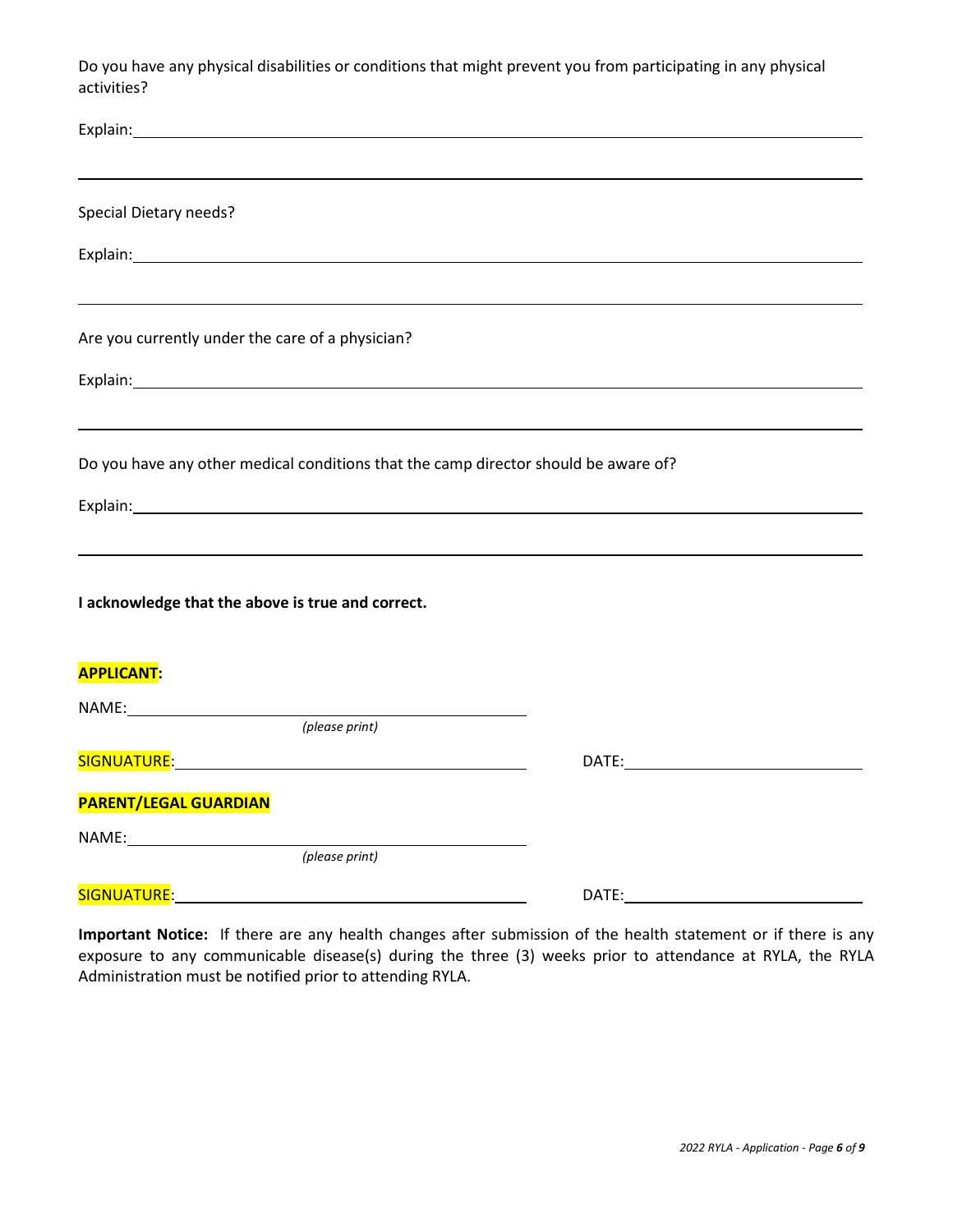#### **LIABILITY RELEASE**

*(To be signed by both applicant and parent(s) or guardian. An applicant cannot participate without this release.)*

#### **General Release:**

In consideration for being permitted to participate in the Rotary Youth Leadership Awards (RYLA) and all associated activities:

I/we have read the RYLArian Handbook regarding associated activities distributed to each student with this application. I/we understand these activities carry some risk, and the student will be expected to participate in these activities. I/we understand that these activities are part of what made the RYLA program so successful in the growth of young people and that my/our student has my/our approval to participate in all the activities during the program.

Student, for himself or herself, his or her spouse, parents, legal representatives, heirs, and assigns, hereby releases, waives and discharges RYLA, Rotary International, Rotary International District 6200, its officers and members, all promoters, sponsors, advertisers, owner and lessees of the premises upon which RLYA is conducted, and each of them and their officers and employees (referred to hereinafter as "Releasees") from all liability to student, spouse, parents, legal representatives, heirs, and assigns for any and all loss or damage, and any claim or damages resulting therefrom, on account of injury to student's person or property, even injury resulting in death of student, whether caused by negligence of Releasees or otherwise while student is participating in the RYLA activities.

Student agrees to indemnify Releasees and each of them for any loss, liability, damage, or cost they may incur due to the presence of student in or upon the RYLA premises or activities, whether caused by the negligence of Releasees or otherwise.

Student hereby assumes full responsibility for risk of bodily injury, death, or property damage due to the negligence of the Releasees or otherwise, while in or upon the RYLA premises or activities, and while competing, officiating in, working or for any purpose participating in the RYLA activities.

Student expressly agrees that this release, waiver, and indemnity agreement is intended to be as broad and inclusive as permitted by the laws of the State of Louisiana; and that if any portion hereof is held invalid, it is agreed that the balance shall, notwithstanding, continue in legal force and effect.

### **Medical Release**

In the event of an emergency and medical attention is required for a student at RYLA, the providing of the attention will not be construed as an admission of liability on the part of RYLA and cost for all emergency treatment, and care must be borne by the parents or guardians of the involved student. Should RYLA have voluntary insurance coverage to cover such expenses, such coverage will be limited to the excess over any valid and collectible insurance carried by the injured student's parents or guardians.

In the case of a medical emergency, I understand that every effort will be made to contact parents or guardians of students. In the event that I cannot be reached, I hereby give permission to the physician selected by the RYLA Director to hospitalize, secure proper treatment for, and to order injection, anesthesia, or surgery for my child/ward as name herein.

I support my child's/ward's application to RYLA, and I agree that if he/she is selected to attend RYLA, he/she will complete the entire program. I understand that my child/ward will be asked not to attend RYLA if illness or emergency will preclude him/her from participating fully in all RYLA activities.

IN WITHNESS WHEREOF, Student and Student's parent(s) or guardian(s) have executed this release at:

|             |                              | <u>shipmen and the State of substantial property</u> |  |
|-------------|------------------------------|------------------------------------------------------|--|
|             | (City)                       |                                                      |  |
|             |                              |                                                      |  |
|             |                              |                                                      |  |
|             |                              |                                                      |  |
|             |                              |                                                      |  |
|             | NAME:                        | (please print)                                       |  |
|             |                              |                                                      |  |
|             |                              |                                                      |  |
|             | <b>PARENT/LEGAL GUARDIAN</b> |                                                      |  |
|             |                              |                                                      |  |
|             |                              |                                                      |  |
|             |                              | (please print)                                       |  |
| SIGNUATURE: |                              |                                                      |  |
|             |                              |                                                      |  |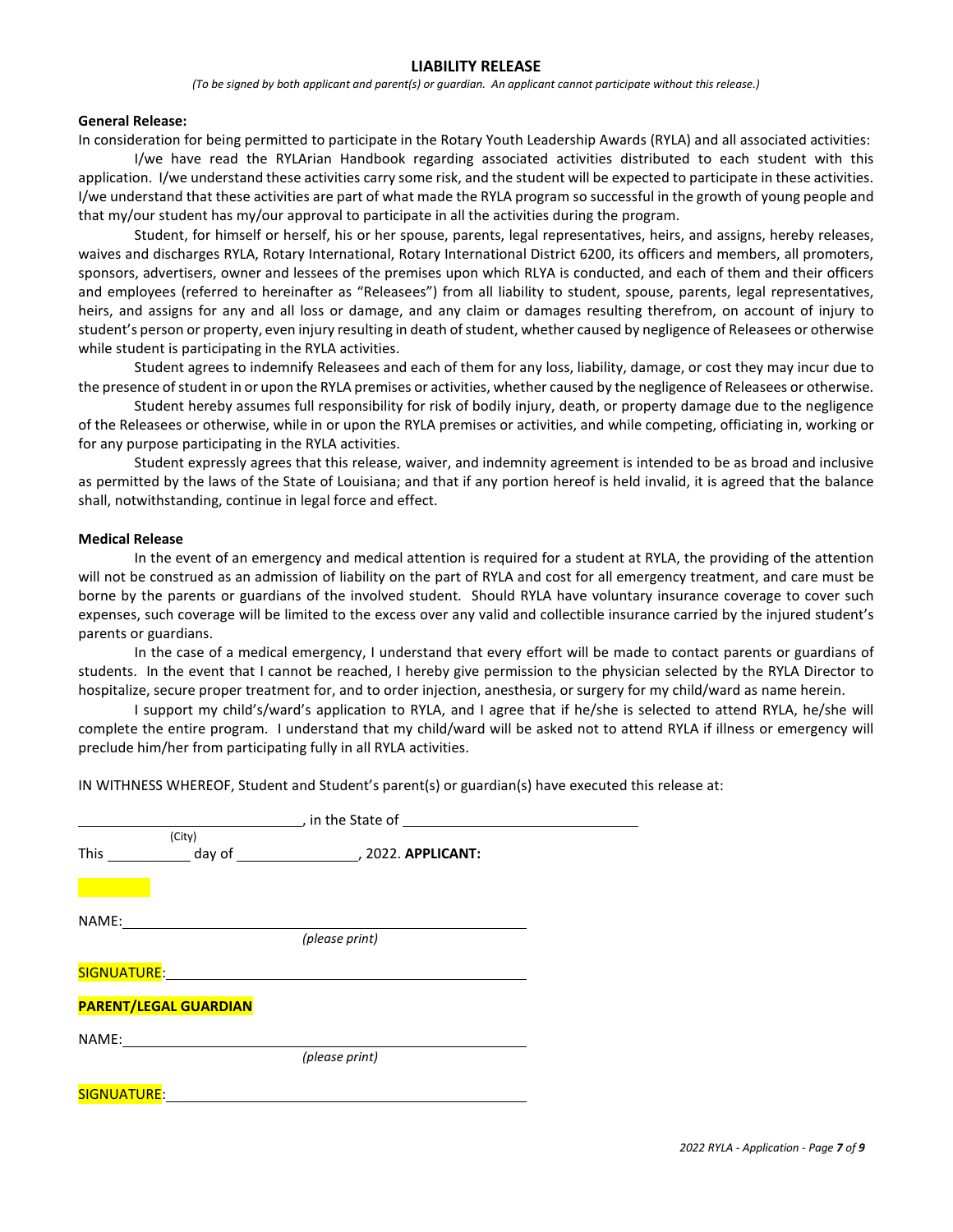

# **District 6200 RYLA Photograph and Publicity Release Form**

I, \_\_\_\_\_\_\_\_\_\_\_\_\_\_\_\_ \_\_\_\_\_\_\_\_, give Rotary International District 6200 and its Rotary Clubs, permission to use my name, likeness, image, voice, and/or appearance as such may be embodied in any pictures, photos, video recordings, audiotapes, digital images, and the like, taken or made on behalf of Rotary District 6200 activities. I agree that Rotary District 6200 and its clubs have complete ownership of such pictures, etc., including the entire copyright, and may use them for any purpose consistent with Rotary International Public Image guidelines. These uses include, but are not limited to illustrations, bulletins, exhibitions, videotapes, reprints, reproductions, publications, advertisements, and any promotional or educational materials in any medium now known or later developed, including the Internet. I acknowledge that we will not receive any compensation, etc. for the use of such pictures, etc., and hereby release Rotary District 6200 and its agents and assigns from any and all claims which arise out of or are in any way connected with such use.

I have read and understood this consent and release.

I **give my consent** to Rotary District 6200 and its Rotary Clubs to use my name and likeness to promote Rotary International, Rotary District 6200 and its clubs, and/or their activities.

**Name of Applicant** (print)

**Signature** Date **Date of the Contract of the Contract of the Contract of the Contract of the Date** 

**Name of Parent/Legal Guardian (**print)

**Signature** Date **Date of the Contract of the Contract of the Contract of the Contract of the Date** 

I **do not give my consent** to Rotary District 6200 and its Rotary Clubs to use my name and likeness to Rotary International, Rotary District 6200 and its clubs, and/or their activities.

**Name of Applicant** (print)

**Signature** Date **Date of the Contract of the Contract of the Contract of the Contract of the Date** 

**Name of Parent/Legal Guardian** (print)

**Signature** Date **Date of the Contract of the Contract of the Contract of the Contract of the Date** 

\_\_\_\_\_\_\_\_\_\_\_\_\_\_\_\_\_\_



\_\_\_\_\_\_\_\_\_\_\_\_\_\_\_\_\_\_

 $\overline{\phantom{a}}$  , where the contract of the contract of the contract of the contract of the contract of the contract of the contract of the contract of the contract of the contract of the contract of the contract of the contr

\_\_\_\_\_\_\_\_\_\_\_\_\_\_\_\_\_\_